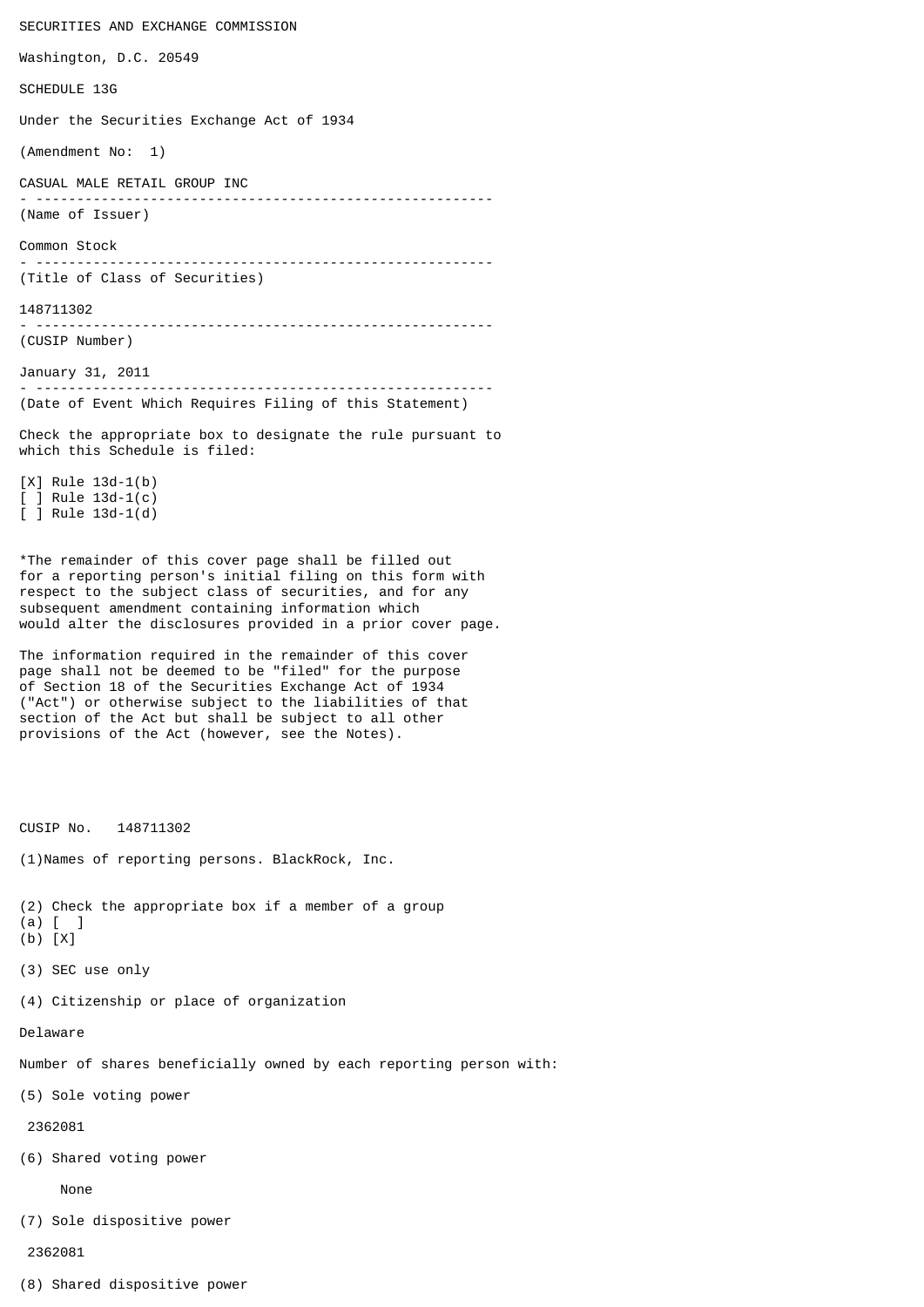```
(9) Aggregate amount beneficially owned by each reporting person
  2362081
(10) Check if the aggregate amount in Row (9) excludes certain shares
(11) Percent of class represented by amount in Row 9
  4.95%
(12) Type of reporting person
HC
Item 1.
Item 1(a) Name of issuer:
    - -----------------------------------------------------------------------
CASUAL MALE RETAIL GROUP INC
Item 1(b) Address of issuer's principal executive offices:
- -----------------------------------------------------------------------
555 Turnpike Street
Canton MA 02021
Item 2.
2(a) Name of person filing:
                     - ----------------------------------------------------------------------
BlackRock, Inc.
2(b) Address or principal business office or, if none, residence:
- -----------------------------------------------------------------------
BlackRock Inc.
40 East 52nd Street
New York, NY 10022
2(c) Citizenship:
                        - --------------------------------------------------------------------
 See Item 4 of Cover Page
2(d) Title of class of securities:
                                     - -------------------------------------------------------------------
Common Stock
2(e) CUSIP No.:
See Cover Page
Item 3.
If this statement is filed pursuant to Rules 13d-1(b), or 13d-2(b) or (c),
check whether the person filing is a:
[ ] Broker or dealer registered under Section 15 of the Act;
[ ] Bank as defined in Section 3(a)(6) of the Act;
[ ] Insurance company as defined in Section 3(a)(19) of the Act;
[ ] Investment company registered under Section 8 of the
Investment Company Act of 1940;
[ ] An investment adviser in accordance with Rule 13d-1(b)(1)(ii)(E);
[ ] An employee benefit plan or endowment fund in accordance with
```
None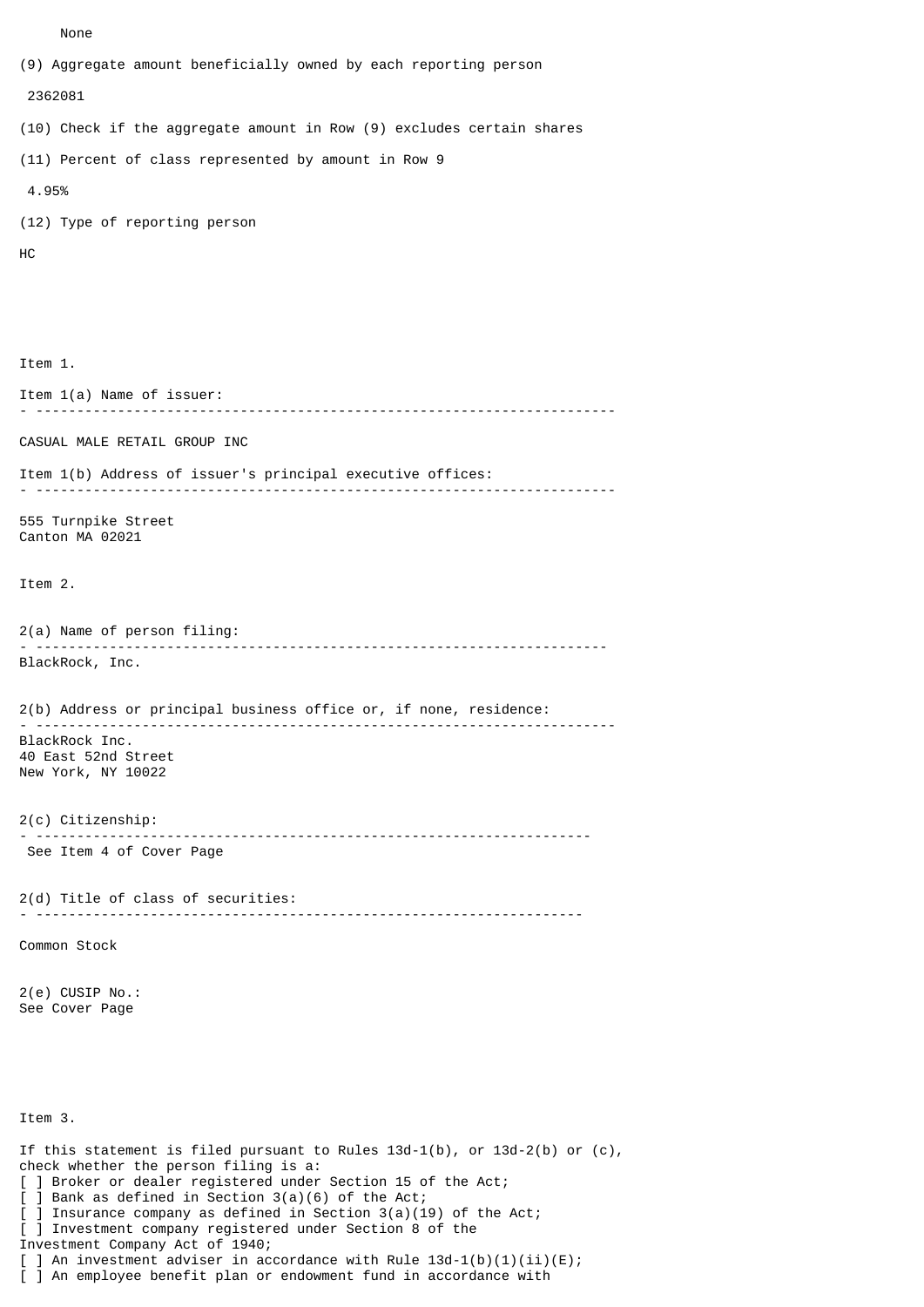Rule  $13d-1(b)(1)(ii)(F);$ [X] A parent holding company or control person in accordance with Rule  $13d-1(b)(1)(ii)(G);$ [ ] A savings associations as defined in Section 3(b) of the Federal Deposit Insurance Act (12 U.S.C. 1813); [ ] A church plan that is excluded from the definition of an investment company under section  $3(c)(14)$  of the Investment Company Act of 1940; [ ] A non-U.S. institution in accordance with Rule  $240.13d-1(b)(1)(ii)(J);$ [ ] Group, in accordance with Rule  $240.13d-1(b)(1)(ii)(K)$ . If filing as a non-U.S. institution in accordance with Rule  $240.13d-1(b)(1)(ii)(J)$ , please specify the type of institution: Item 4. Ownership Provide the following information regarding the aggregate number and percentage of the class of securities of the issuer identified in Item 1. Amount beneficially owned: 2362081 Percent of class 4.95% Number of shares as to which such person has: Sole power to vote or to direct the vote 2362081 Shared power to vote or to direct the vote None Sole power to dispose or to direct the disposition of 2362081 Shared power to dispose or to direct the disposition of

Item 5.

None

Ownership of 5 Percent or Less of a Class. If this statement is being filed to report the fact that as of the date hereof the reporting person has ceased to be the beneficial owner of more than 5 percent of the class of securities, check the following [ x ].

Item 6. Ownership of More than 5 Percent on Behalf of Another Person

Not Applicable

Item 7. Identification and Classification of the Subsidiary Which Acquired the Security Being Reported on by the Parent Holding Company or Control Person.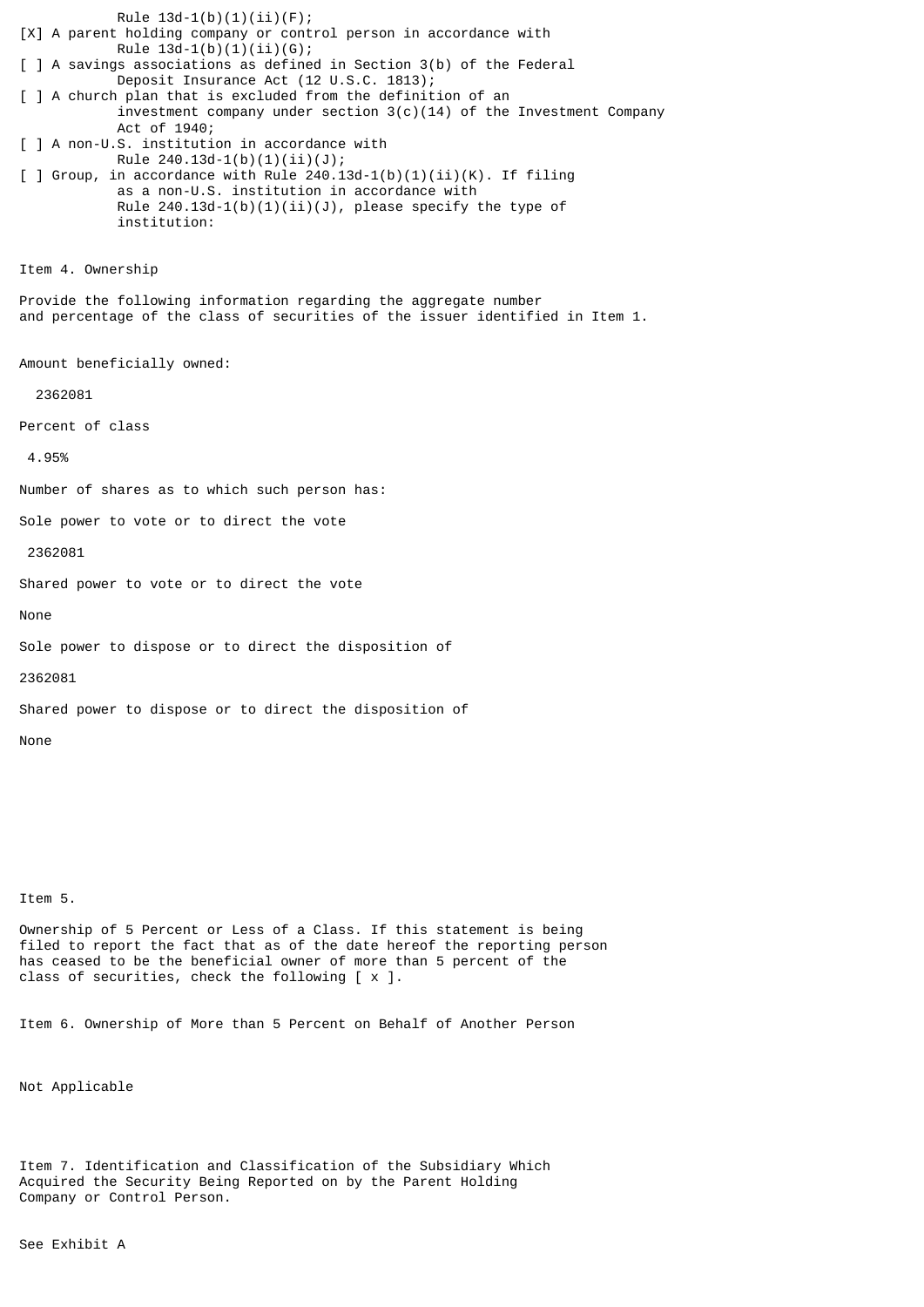Item 8. Identification and Classification of Members of the Group

If a group has filed this schedule pursuant to Rule  $13d-1(b)(ii)(J)$ , so indicate under Item  $3(j)$  and attach an exhibit stating the identity and Item 3 classification of each member of the group. If a group has filed this schedule pursuant to Rule 13d-1(c) or Rule 13d-1(d), attach an exhibit stating the identity of each member of the group.

## Item 9. Notice of Dissolution of Group

Notice of dissolution of a group may be furnished as an exhibit stating the date of the dissolution and that all further filings with respect to transactions in the security reported on will be filed, if required, by members of the group, in their individual capacity.

See Item 5.

## Item 10. Certifications

By signing below I certify that, to the best of my knowledge and belief, the securities referred to above were acquired and are held in the ordinary course of business and were not acquired and are not held for the purpose of or with the effect of changing or influencing the control of the issuer of the securities and were not acquired and are not held in connection with or as a participant in any transaction having that purpose or effect.

Signature.

After reasonable inquiry and to the best of my knowledge and belief, I certify that the information set forth in this statement is true, complete and correct.

Dated: February 09, 2011 BlackRock, Inc.

Signature: Matthew J. Fitzgerald

- -------------------------------------------

Name/Title Attorney-In-Fact

The original statement shall be signed by each person on whose behalf the statement is filed or his authorized representative. If the statement is signed on behalf of a person by his authorized representative other than an executive officer or general partner of the filing person, evidence of the representative's authority to sign on behalf of such person shall be filed with the statement, provided, however, that a power of attorney for this purpose which is already on file with the Commission may be incorporated by reference. The name and any title of each person who signs the statement shall be typed or printed beneath his signature.

Attention: Intentional misstatements or omissions of fact constitute Federal criminal violations (see 18 U.S.C. 1001).

Exhibit A

Subsidiary

BlackRock Institutional Trust Company, N.A. BlackRock Fund Advisors BlackRock Advisors, LLC BlackRock Investment Management, LLC

\*Entity beneficially owns 5% or greater of the outstanding shares of the security class being reported on this Schedule 13G.